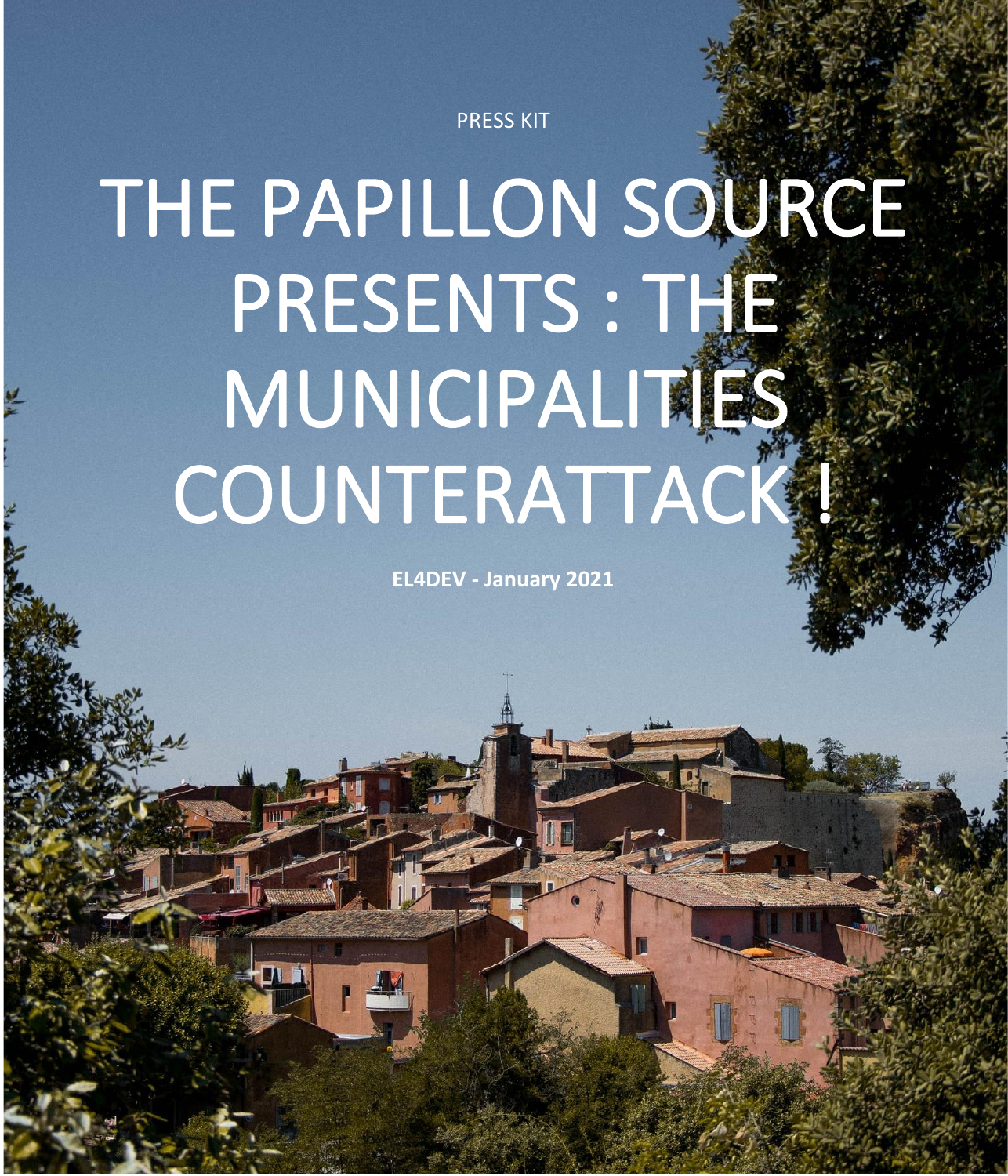# TABLE OF CONTENTS

| . The Papillon Source Project Page 2             |
|--------------------------------------------------|
| · Our collectivities' wake-up                    |
| . The municipalities counterattack !  . Page 4   |
| . The countryside's return : the benefits of our |
| . Behind the scenes of the initiative Page 6     |
| . And why not you ? Page 7                       |
|                                                  |

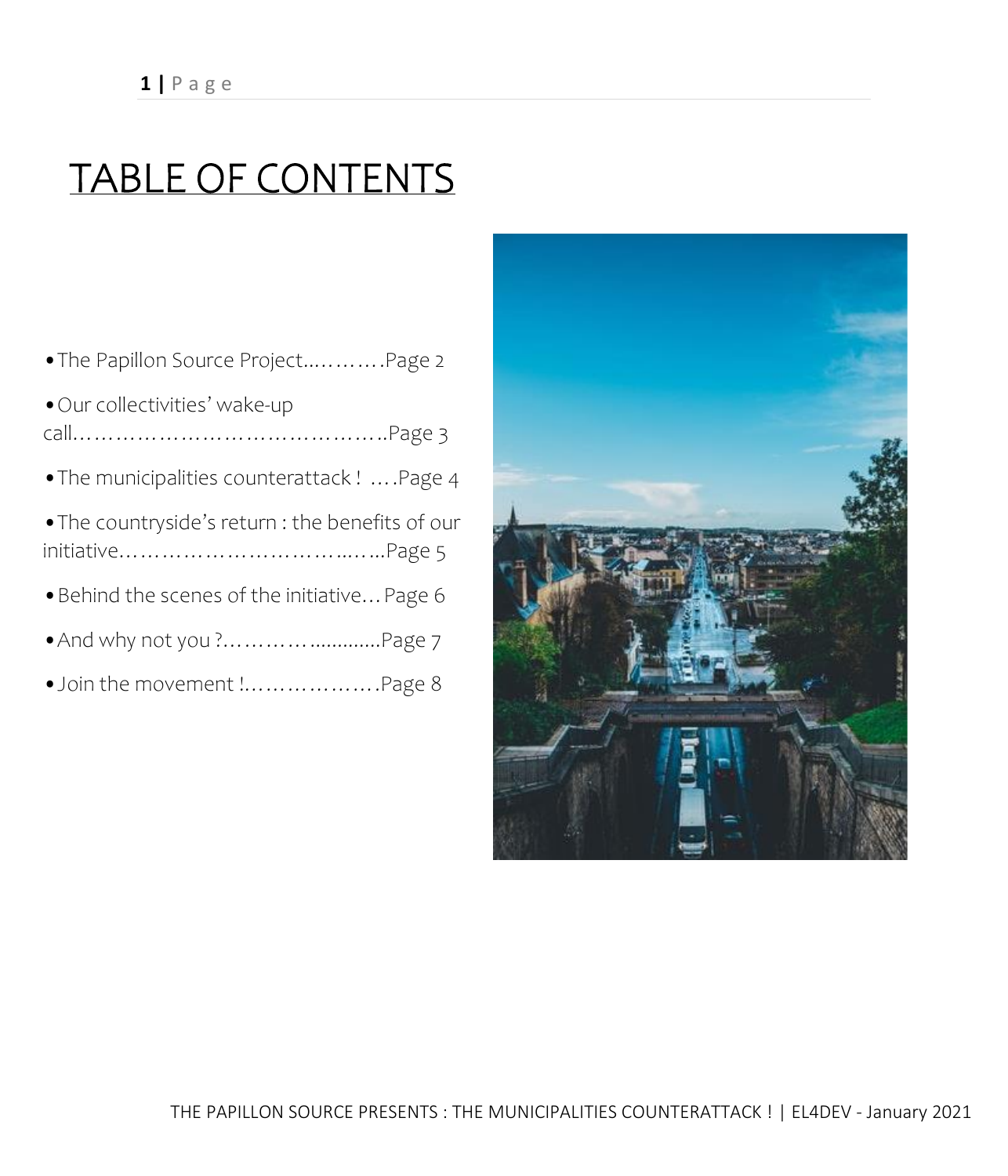## The Papillon Source Project

The butterfly is the symbol of rebirth and change. It is also the mascot of the Papillon Source project, a network of green and autonomous cities promoting scientific partnership and return to the roots.

The idea of this project grew in the mind of Paul Elvere DELSART in 2012 when he, aware of our era's multiple challenges, decided to make a significant contribution by provoking change and disturbing the status quo.



. This is the birth story of the Papillon Source project. Its objective is to offer sustainable cities of innovation, partnership and sharing between people.

Open to every world citizen, the Papillon Source sustainable cities will reunite today's actors for a better tomorrow on all five continents.

Each host country will therefore be the creator of its own destiny. France will set the tone, as it will host the first centers of the program in its South-West region.

The centers and cities in France will be developed in priority in small collectivities. The goal here is to encourage decentralized cooperation, wealth distribution and the strengthening of social cohesion.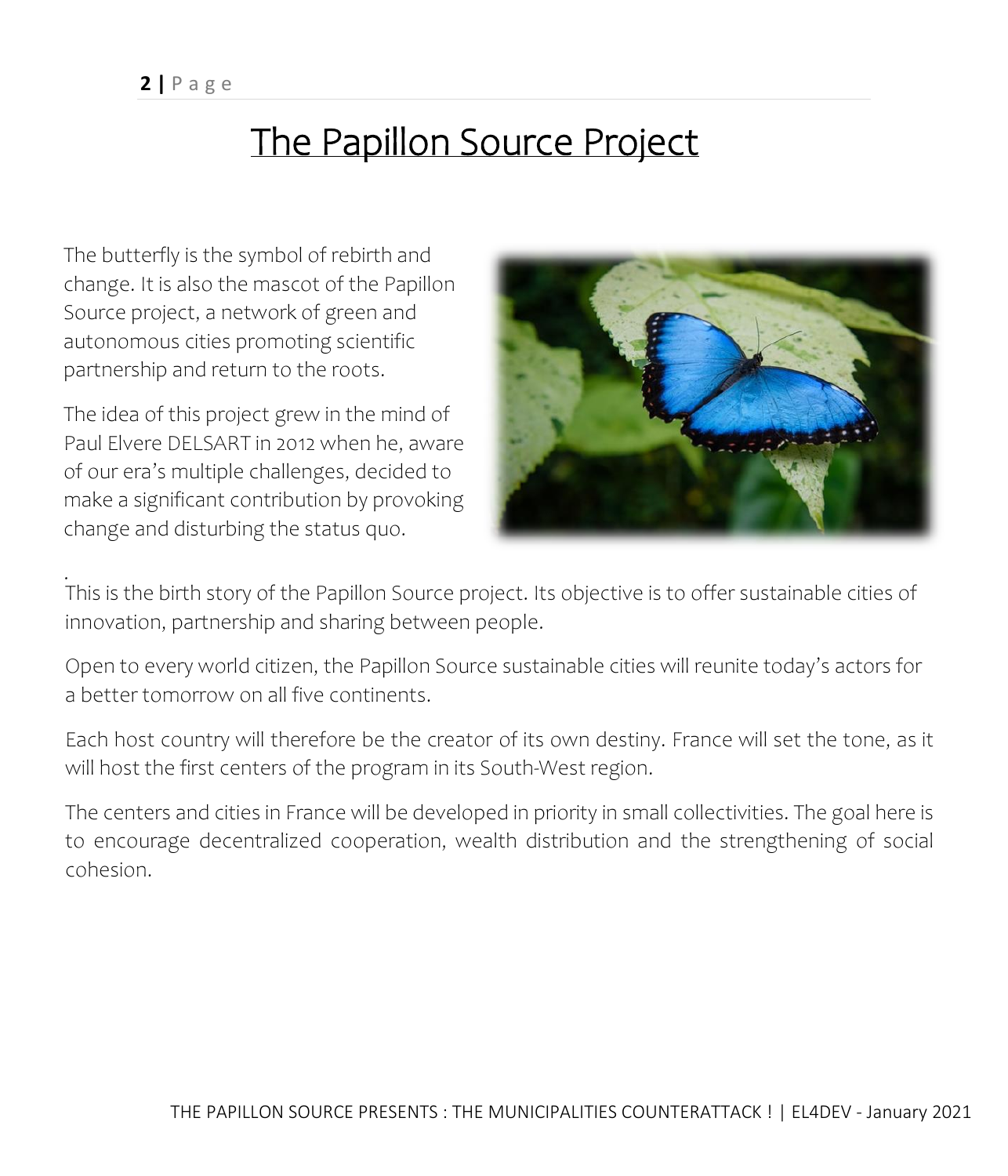# Our collectivities' wake-up call

Isolation, rural exodus, unemployment, poverty, and low resources allocation : small municipalities are victims of a general abandonment. Left to fend for themselves, they are suffocating due to the development of big cities.

### « France abandons its small towns. »

That's the concerning title that the newspaper « Le Monde » used to ring the alarm three years ago. Like many countries, the french state has a tendency to allocate the biggest portion of the resources to big cities, at the expense of small rural collectivities of less than 10 000 inhabitants. Their small and aging population does not allow them to create or being allocated enough resources to guarantee their population's welfare or economic development.



This situation leads to a vicious circle, as a small aging population means no attractivity. And with the lack of economic attractivity comes the lack of opportunity for the youth and unemployment. The younger population ends up migrating to big cities, promises of a better future. The collectivity's population is then even smaller, therefore getting even less resources from the state.



## What is the solution to break that cycle ?

- Financial independence
- Active involvement of the population
- Sustainable development

Those are the three pillars for the rising of small collectivites in France. The collectivities will have to generate their own resources in a participative way and create sustainable activities.

And that is why the initiative *« The municipalities counterattack »* has been created.

THE PAPILLON SOURCE PRESENTS : THE MUNICIPALITIES COUNTERATTACK ! | EL4DEV - January 2021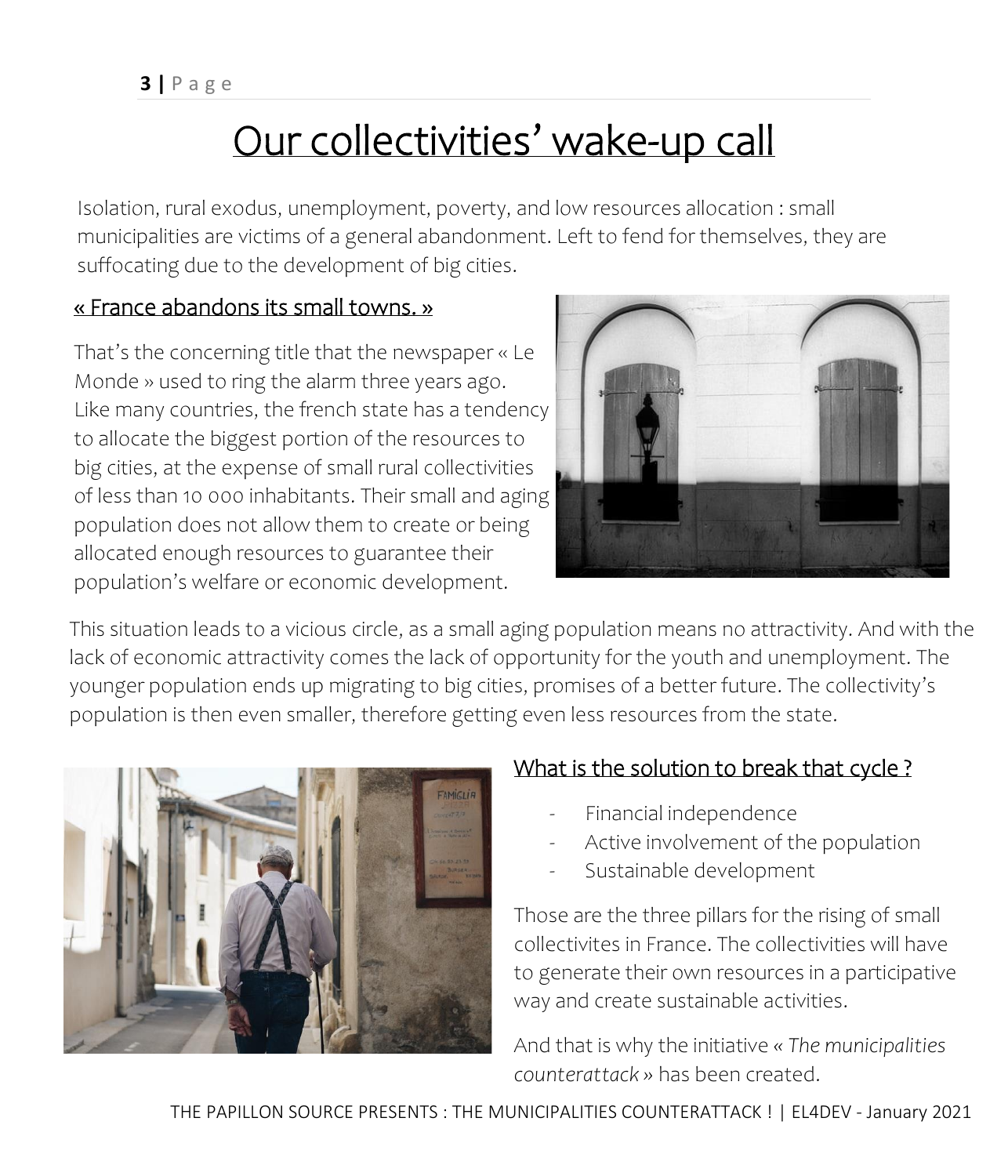# The municipalities counterattack !

« The municipalities counterattack » is a local and public participative investment project with a financial and branding return. Potent tool for the creation of a new type of social-based collective cooperation, it is a solution encouraging the autonomy and auto financing of collectivities, as well as for growing their international influence.

As the promoting country of the Papillon Source project, France will first develop this initiative for collectivities of 5000 inhabitants and less, and later for those of 5000 to 10 000 inhabitants.

## The principles of this initiative

•Municipalities will finance a pool of projects targeting the creation of agricultural and touristic vertical green structures called « green calderas », spanning over the entire national territory through the constitution of a National economic and societal interest group (GIE).

•Each country will come up with its own GIE of local collectivities that will finance the touristic and agroclimatic cities of the country. Each of these GIE will be associated with the Papillon Source umbrella project through an operational contract.

## The green calderas : description

Green calderas are vertical parks and climate generators that can be visited in three dimensions. They are key structures for the Papillon Source future cities.



They constitute the principal element of the natural geoengineering process of the EL4DEV program. They are the starting point of any initiative for the transformation/improvement of local environments, or the creation of humidity and revegetation in arid, mild, or even equatorial areas. Each city, touristic or not, will have green calderas.

THE PAPILLON SOURCE PRESENTS : THE MUNICIPALITIES COUNTERATTACK ! | EL4DEV - January 2021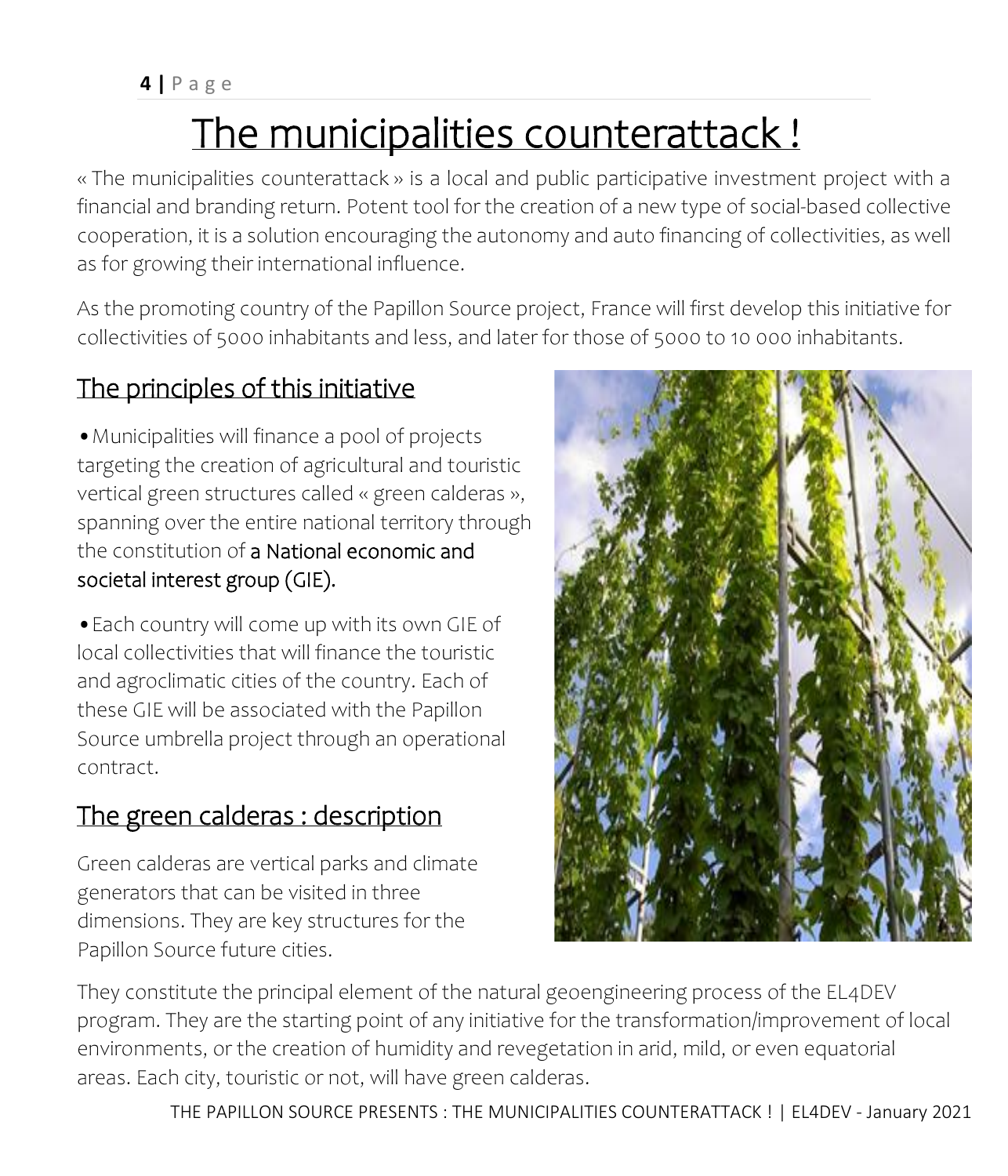# The countryside's return : the benefits of our initiative

#### A stop to rural exodus

The green calderas will evolve to become agroclimatic complexes with touristic and agroecological activities.

This will boost entrepreneurship and the creation of jobs in the fields of tourism, agriculture, ecology, energy, and administration.

![](_page_5_Picture_5.jpeg)

**Collective program « The municipalities counterattack »**

**The commercial profits brought by the touristic activities of the complexes labelled by the "Papillon Source" are fairly shared among municipalities."**

# EL4DEV # LE PAPILLON SOURCE # ELVERE DELSART # PAUL DELSART

PAUL ELVERE VALERIEN DELSART Founder and director of the EL4DEV program and the Papillon Source sub-program

![](_page_5_Picture_10.jpeg)

![](_page_5_Picture_11.jpeg)

## The end of the welfare state ?

The economic boost created through the new activities will generate revenue for collectivities, thus making them less dependent to the state.

In France for example, the revenues from tourism and agroecology will make small collectivities less dependent to the state's resources, but also to certain taxes paid by the inhabitants.

### A 100% societal project

The project cannot be financed in exchange of the acquisition of titles by private actors. The project will belong entirely to participating municipalities and their inhabitants.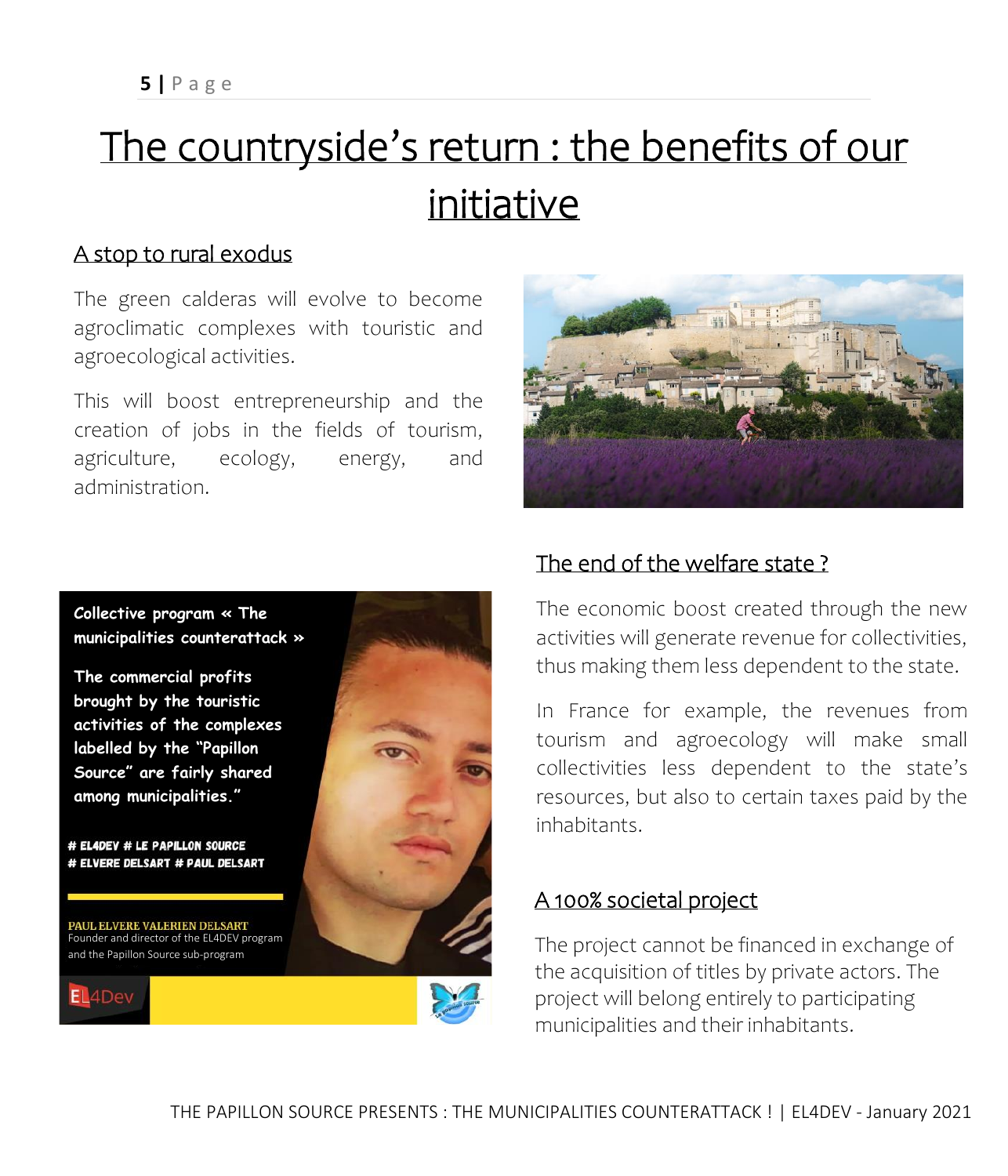# Behind the scenes of the initiative

*Discover our fundraising and operational mechanism :*

![](_page_6_Figure_3.jpeg)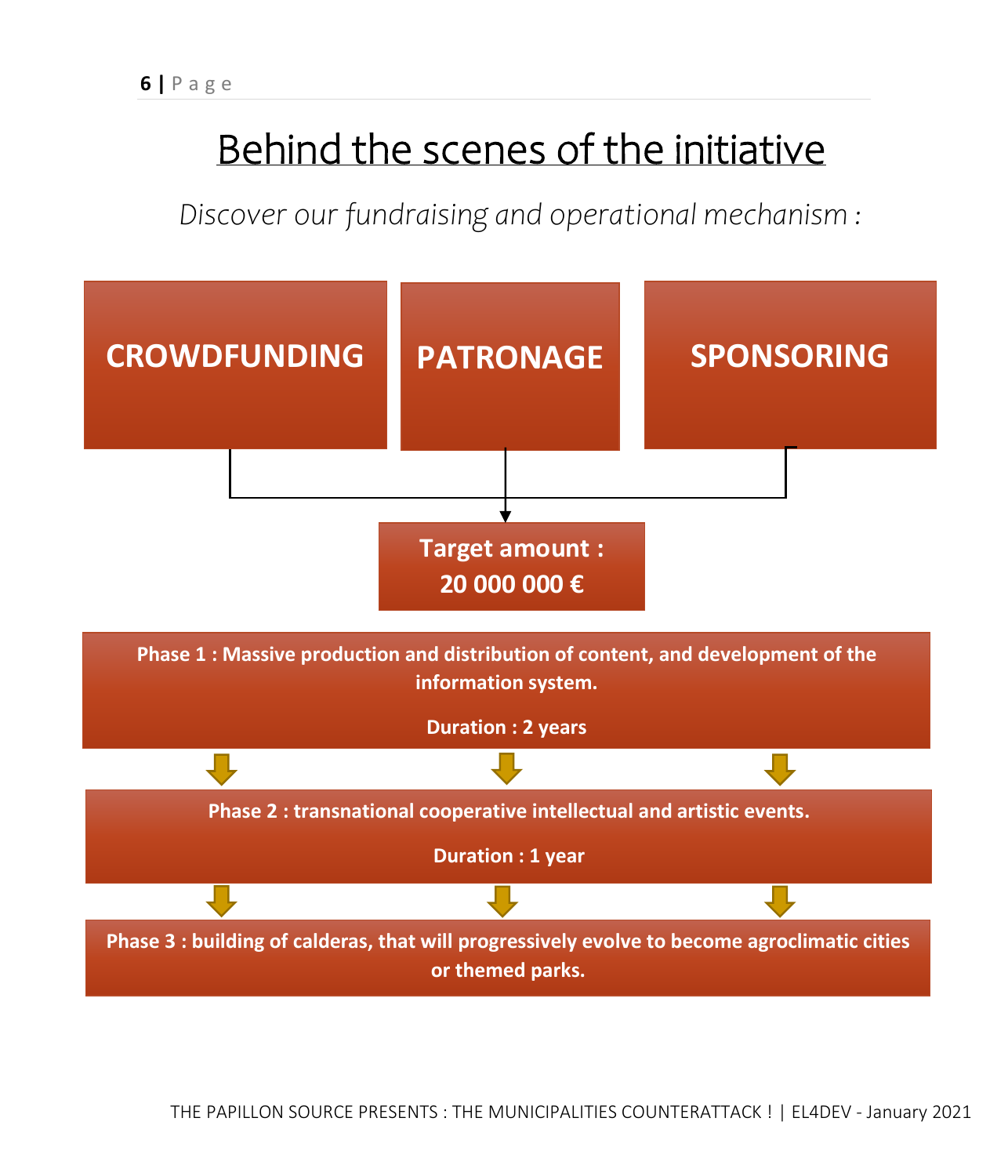## And why not you?

![](_page_7_Picture_2.jpeg)

The future of our small municipalities is decided today. Remnants of our history and representatives of our country sides' cultures, they will make great hosts for the Papillon Source cities and centers.

France, promoting country of the project, positions itself as the leader of this initiative. Once completed, it will federate several countries on every continent. What we promise are autonomous, ecologic, and sustainable municipalities for the future generations.

By becoming an actor of this initiative, you will also be a driving force of real collaboration and mutual aid between different countries and communities.

To all the small collectivities around the world : join the movement and together let's elevate the life and image of our rural areas.